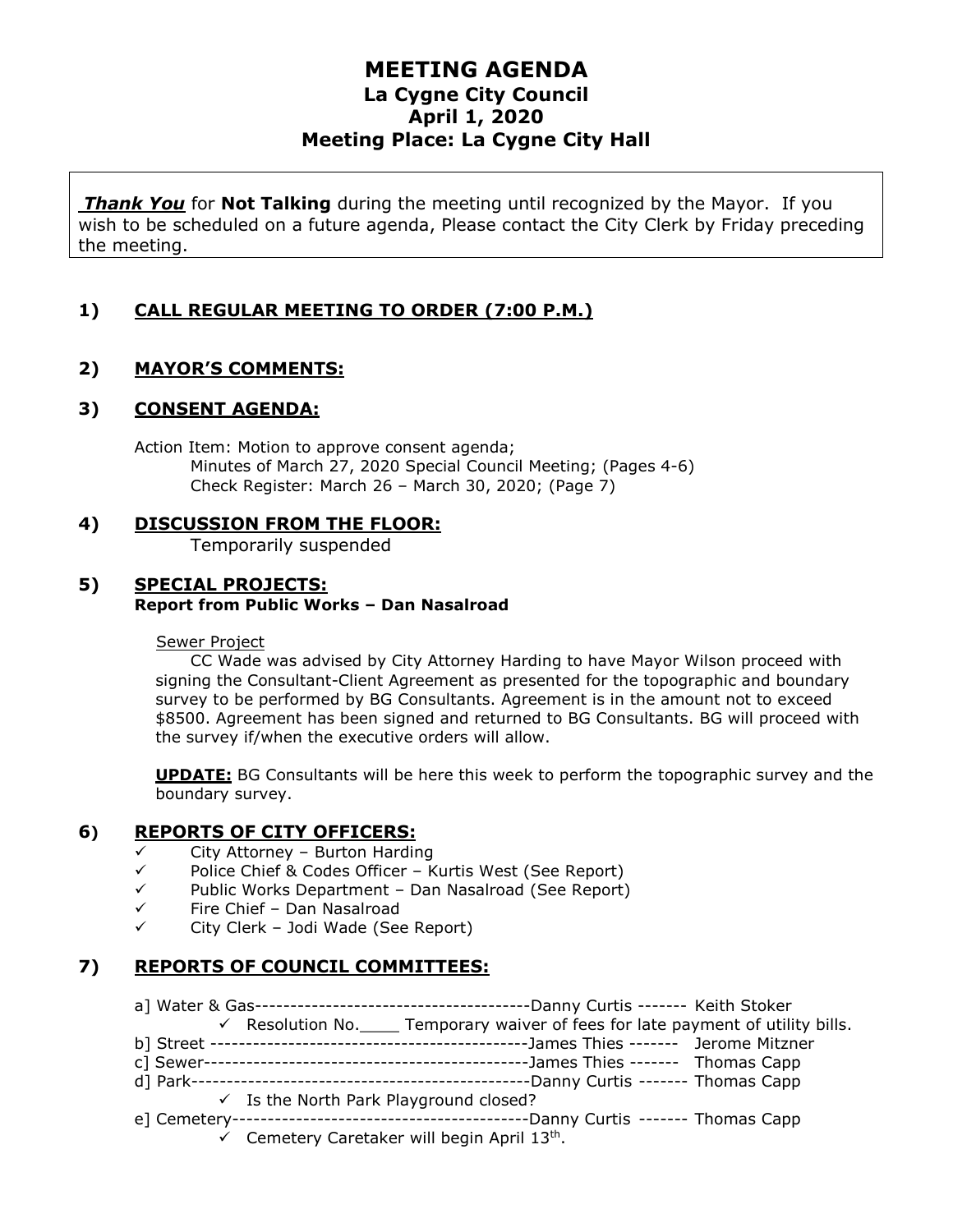# **MEETING AGENDA La Cygne City Council April 1, 2020 Meeting Place: La Cygne City Hall**

## **7) REPORTS OF COUNCIL COMMITTEES:**

f] Public Safety---------------------------------------Jerome Mitzner------ Keith Stoker

- $\checkmark$  Compactor guidelines were issued by Linn County Public Works Administrator and given to our Compactor operator.
- g] Community Building------------------------------ Danny Curtis ------- James Thies
- h] Employee Relations & Training-------------------Jerome Mitzner------Keith Stoker
	- $\checkmark$  City Hall staff will begin a rotation of (2) staff coming in and (2) staff at home. We will alternate weekly.
	- $\checkmark$  FMLA guidelines The League of Kansas Municipality has been sending information and answering questions pertaining to leave during the "State of Emergency". City Clerk Wade will update the Council soon.

## **8) SPECIAL COMMITTEE REPORTS:**

a] **Emergency Management** – All Executive orders and Linn County Public Health Officer orders have been forwarded to the public.

- b] **Swanfest Committee** None
- d] **Planning and Zoning Commission**
	- $\checkmark$  Summary regarding changes to Table 6-1 Residential Zoning. Discussion to be held by Council and determination to accept, deny or send back to Planning & Zoning with considerations. (Table item until April 15<sup>th</sup> meeting).

## **9) UNFINISHED BUSINESS:**

a] Advantage Computer Quote (2) new desktops and (1) new laptop w/ Window 10 and Microsoft Office 2019 in the amount of \$3380 + installation (includes 3-yr parts warranty) **OR** Peoples Telecommunications Quote for (2) new desktops and (1) laptop w/ Windows 10 and Microsoft Office 2019 in the amount of \$3989.99 (includes 1 year warranty) (Page 8)

b] Advantage Server Quote in the amount of \$3770. (Page 8)

*Action needed: Motion to approve quote.*

c] La Cygne Codes Book Utilities Section 14-320: Prohibited Acts.

No person shall remove, obstruct, alter or injure any pipe, connection, valve box, meter or in any way injure or damage any building, machinery, fixture or appurtenance of the gas system of the city, or carry off or injure any pipe, tools, fixtures, supplies or apparatus, or other property appertaining to the gas system of the city.

## **10) NEW BUSINESS**

a] Close Trash Compactor for Easter Sunday, April 12, 2020

*Action needed: Motion to close the Compactor.*